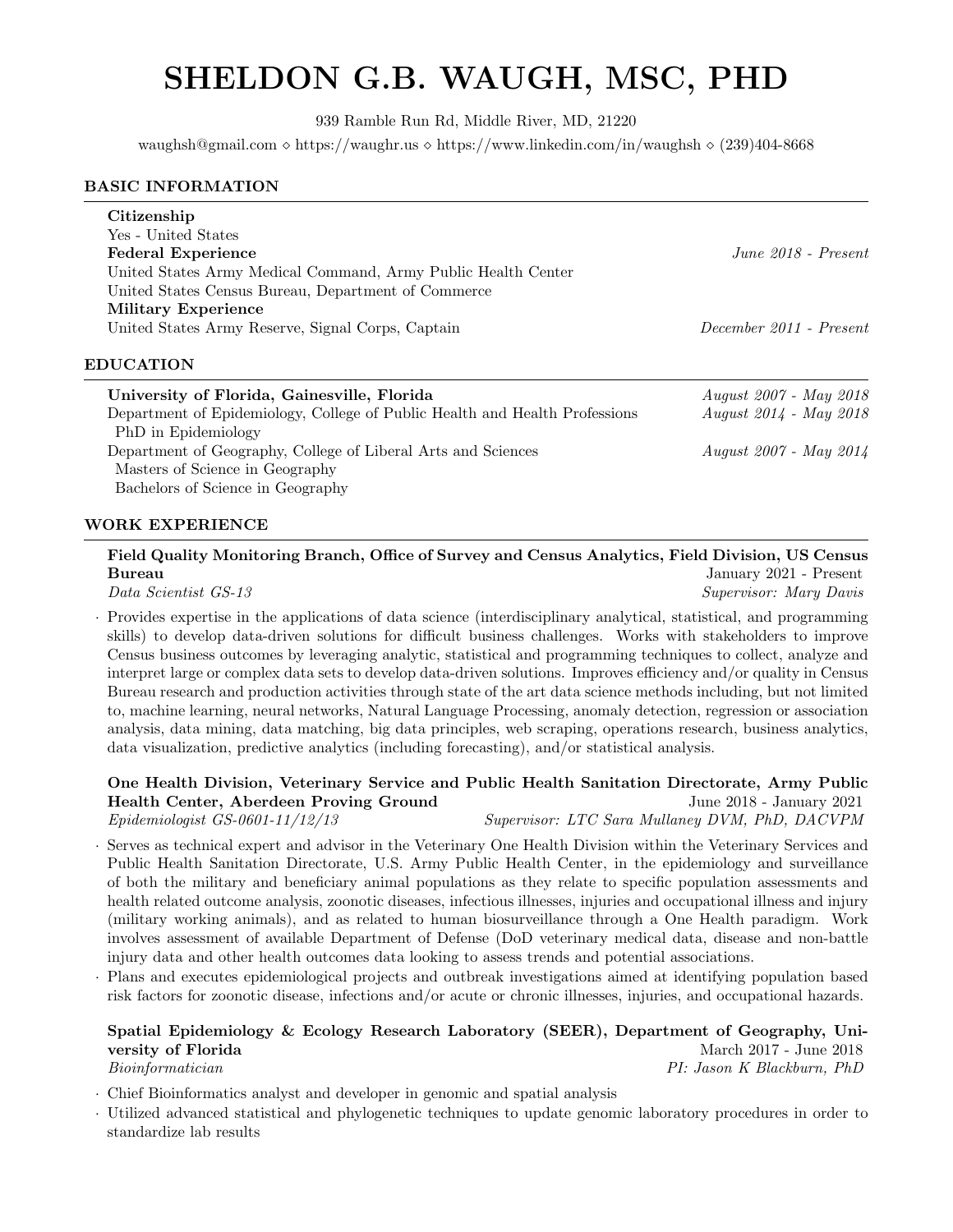# Department of Epidemiology, College of Public Health and Health Professions, University of Florida August 2014 - June 2018

Research/Study Coordinator PI: Volker Mai, PhD

- · Bioinformatics analyst and developer in metagenomics
- Responsible for creation of data algorithms and specialized software pipelines to identify and classify components of 16S sequencing fragments.

### Department of Geography, College of Liberal Arts and Sciences, University of Florida January 2013 - July 2013 Research/Data Analyst PI: Andrew Tatem, PhD

- · Tasked with data entry and processing of country population data to GIS databases
- · Data used in AfriPOP and AsiaPOP projects with an aim of producing population distribution maps

# TEACHING AND MENTORING EXPERIENCE

Science and Mathematics Academy, Aberdeen High School, Aberdeen, MD June 2019- Present Mentor: Thomas Carey Program Supervisor: Sarah Ashley

- · Assists in project development, assessing the burden of antibiotic prescriptions among our companion animal population
- · Provides research, logistical and overall support to the mentee developing a fully fledged and validated project
- · Provides a synergistic relationship between mentor and mentee to allow for a collaborative and cooperative experience.

# Department of Epidemiology, College of Public Health and Health Professions, University of Florida January – May 2015

Teaching Assistant (PHC6003: Epidemiology of Chronic Diseases) Instructor: David Sheps MD, MSPH

· Assisting Instructor with developing, grading assignments quizzes and exams

· Provided presentations and online lectures to students

# Department of Epidemiology, College of Public Health and Health Professions, University of January – May  $2015$

Teaching Assistant (PHC4101: Public Health Concepts) Instructor: Sarah McKune MPH, PhD

- · Assisting Instructor with developing, grading assignments quizzes and exams
- · Provided presentations and online lectures to students

# RESEARCH SUPPORT

Accelerating Innovation in Military Medicine Research - DM190430 - Integrating High-Performance Computing and Machine Learning Within the Army Veterinary Service to Improve Surveillance of Companion Animal Disease Within the Department of Defense March 2020 - Present: 280,000

The project will use ML and Natural Language Processing (NLP) models and algorithms to annotate, code and categorize unstructured text in the form of veterinary encounter notes (eNotes) with SNOMED (ID-10-like codes for Animals) codes and categorizations. Our approach will include structured categorization that will improve the current state of veterinary surveillance by harnessing the ability to access the robust data source of eNotes and the diagnoses and observations within. From this output, for the companion animal population that includes Military Working Dogs and Service Members' pets seen globally at veterinary treatment facilities (VTFs), we aim to accurately and timely evaluate the current burden of disease and identify risk factors for disease.

Role: Principal Investigator

# TECHNICAL STRENGTHS

Advanced Biostatistical Methods Machine Learning and Bayesian modeling Machine Learning Methods NLP and Advanced Regression techniques Data Management and Cleaning Methods SQL, R and, NoSQL coding techniques Data Visualization Solutions Tableau, Power BI, R, Python

Geo-spatial Modeling and Analysis ESRI ArcGIS Enterprise, Database management Software & Tools Python, R, VB, linux, bash and C++ (12+ years of proficiency)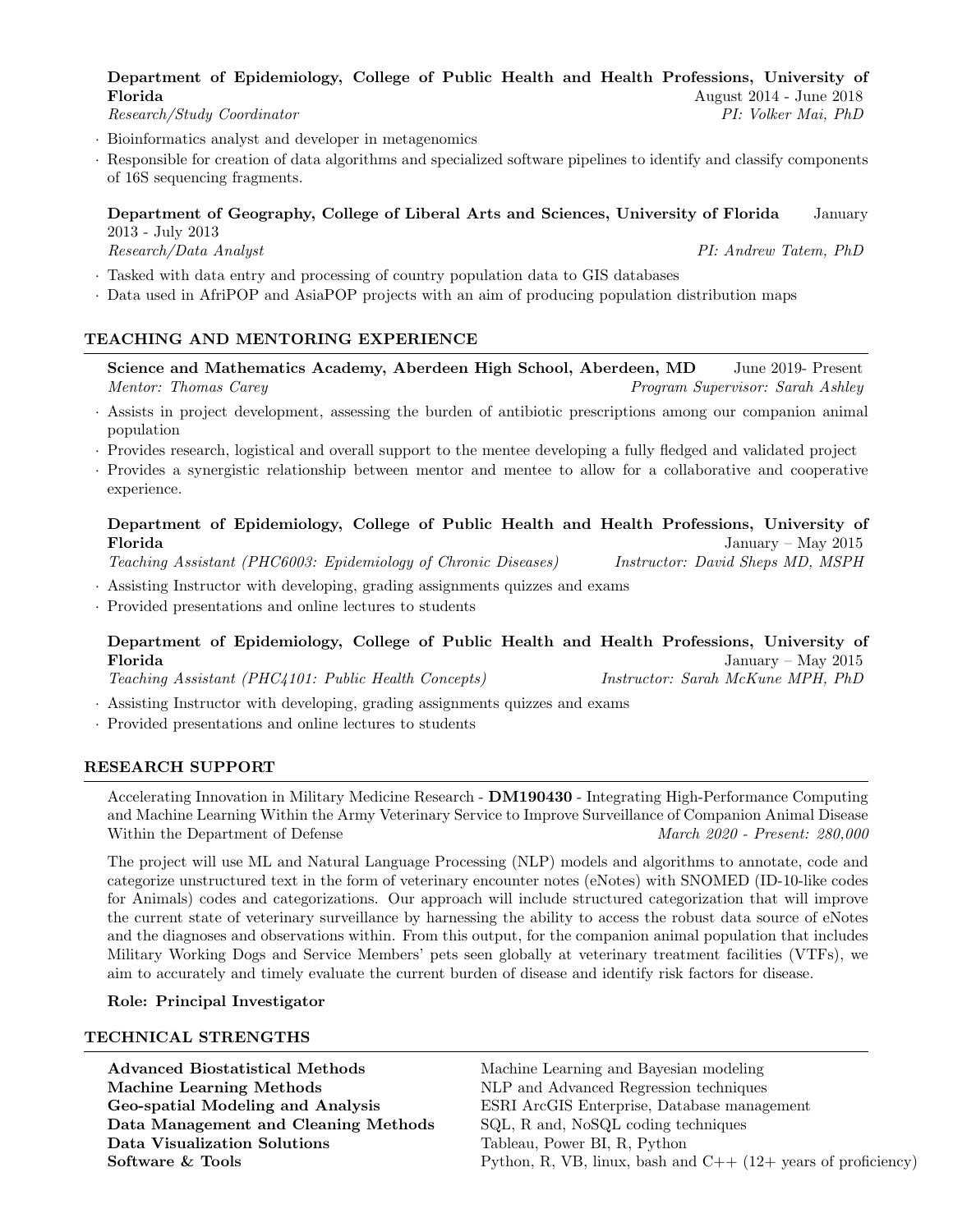# HONORS, ACHIEVEMENTS AND AWARDS

| Army Commendation Medal, U.S. Army Reserve, Milton, Florida                  | October 2019             |
|------------------------------------------------------------------------------|--------------------------|
| Honorable Mention, Student Research Abstract Award, SHES/APHA Annual Meeting | November 2016            |
| SMART Scholarship, Department of Defense, Washington D.C.                    | August 2016 - May 2018   |
| McKnight Fellowship, Florida Education Fund, Orlando, Florida                | August 2014 - May 2018   |
| Ryan Poehling Fellowship Award, University of Florida                        | December 2013 - May 2014 |
| Army Achievement Medal, U.S Army Reserve, Milton, Florida                    | June $2014$              |
| Army Achievement Medal, U.S Army Reserve, Milton, Florida                    | December 2013            |
| LTC Samuel W Anderson Scholarship, University of Florida                     | December 2009 - May 2011 |
| 1LT Mark T Barrett Memorial Award, University of Florida                     | May 2009 - May 2010      |
| Gold Scholarship, University of Florida                                      | August 2007              |

# PROFESSIONAL SOCIETIES AND ORGANIZATIONS

The National Association of County Health Officials March 2019 - Present International Society of Disease Surveillance August 2018 - Present Association for Veterinary Informatics  $July 2018$  - Present AMSUS - The Society of Federal Health Professionals May 2018 - Present Association of American Geographers September 2013 - Present American Public Health Association **Containers Containers** *October 2014 - Present* 

# MILITARY EXPERIENCE

# Headquarters Company, 302nd Maneuver Enhancement Brigade, Chicopee, Massachusetts, United States Army Reserve Captain, Signal Corps · Brigade S-6 August 2020 - Present • Network Operations Officer September 2018 - July 2020 842nd Signal Company, Milton, Florida, United States Army Reserve Captain, Signal Corps • Company Commander September 2015 - 2018

| · Family Readiness Group Liaison | January 2015 - 2018   |
|----------------------------------|-----------------------|
| • Company Executive Officer      | September 2013 - 2015 |
| · Platoon Leader                 | December 2011 - 2013  |
|                                  |                       |

# PUBLISHED WORKS

Wijayabahu, A.T., Waugh, S., Ukhanova, M. and Mai, V., 2019. Dietary raisin intake has limited effect on gut microbiota composition in adult volunteers. Nutrition journal, 18(1), p.14.

Tagliamonte, M. S.,Waugh, S., Prosperi, M., Mai, V. (2019, September). An Integrated Approach for Efficient Multi-Omics Joint Analysis. In Proceedings of the 10th ACM International Conference on Bioinformatics, Computational Biology and Health Informatics (pp. 619-625). ACM.

Waugh, S., and Mullaney, S. "Progress towards Companion Animal Zoonotic Disease Surveillance in the US Army." Online Journal of Public Health Informatics 11.1 (2019).

Ball, J. D., Fe Agana, D., Waugh, S., Wang, K., James, T. G., Nicolette, G. (2019). Systematically collected information at encounters with HIV-positive students: A review of 10 years of electronic medical records. Journal of American College Health, 1-5. PMID: 30681932

Spatial-Genomic Association of Co-Circulating Brucella Strains in Southern Kazakhstan: Phylogenetic Inferences Using MLVA Data, Waugh, S. (Submitted)

Brucellosis Transmission Between Humans and Domesticated Livestock in Southern Kazakhstan: Inferences through MLVA Typing, Waugh, S. (Submitted)

Visualizing the Occurrence of Zoonotic Diseases among Military Associated Canines, Waugh, S. (Submitted)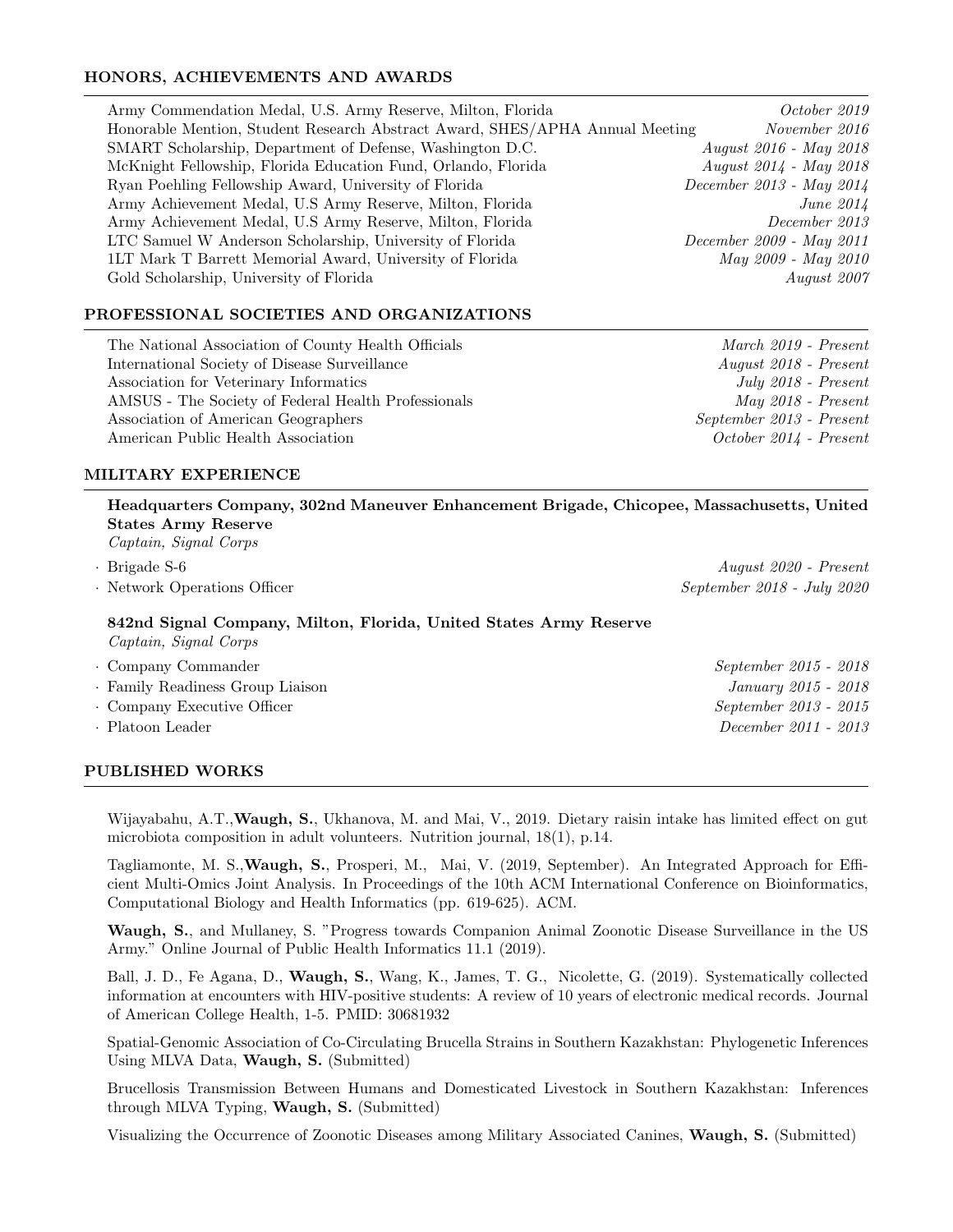Jennifer C. Dennis, Tyler Culpepper, Carmelo Nieves, Jr., Cassie C. Rowe, Alyssa M. Burns, Carley T. Rusch, Ashton Federico, Maria Ukhanova, Waugh, S., Volker Mai, Mary C. Christman, Bobbi Langkamp-Henken, Probiotics (Lactobacillus gasseri KS-13, Bifidobacterium bifidum G9-1, and Bifidobacterium longum MM-2) improve rhinoconjunctivitis-specific quality of life in individuals with seasonal allergies: a double-blind, placebo-controlled, randomized trial. Am J Clin Nutr 105, 758–767 (2017). PMID: 28228426

Waugh, S. App.: Gut Microbiota Differences in Children From Distinct Socioeconomic Levels Living in the Same Urban Area in Brazil. Journal of Pediatric Gastroenterology and Nutrition (2016). PMID: 28644365

Oliveira, F.P. de, Mendes, R.H., Dobbler, P.T., Mai, V., Pylro, V.S., Waugh, S., Vairo, F., Refosco, L.F., Roesch, L.F.W., and Schwartz, I.V.D. (2016). Phenylketonuria and Gut Microbiota: A Controlled Study Based on Next-Generation Sequencing. PLOS ONE 11, e0157513. PMID: 27336782

Dahl, W. J., Ford, A.L., Ukhanova, M., Radford, A., Christman, M.C., Waugh, S., Mai, V. Resistant potato starches (type 4 RS) exhibit varying effects on laxation with and without phylum level changes in microbiota: A randomised trial in young adults. Journal of Functional Foods 23, 1–11 (2016).

Waugh, S. Apropos: Plasmodium knowlesi malaria an emerging public health problem in Hulu Selangor, Selangor, Malaysia (2009–2013): epidemiologic and entomologic analysis. Parasites Vectors 8, 79 (2015). PMID: 25651916

Mai, V., Waugh, S., Byrd, D., Simpson, D. Ukhanova, M. Novel encapsulation improves recovery of probiotic strains in fecal samples of human volunteers. Appl Microbiol Biotechnol 1–7 (2016). PMID: 27796434

Waugh, S., Varma, D., Striley, C., Cottler, L. Comparing Spatial Techniques to Visualize Hypertension Spread and Risk Factors for Hypertension Using Self-report from Community Participants. Applied Geography (2015). (Submitted)

#### PRESENTED WORKS

Waugh, S., Progress Towards an Integrative and Data-Driven Companion Animal Zoonotic Disease Surveillance System within the Department of Defense, World One Health Congress, 2020

Waugh, S., Progress Towards an Integrative and Data-Driven Companion Animal Zoonotic Disease Surveillance System within the Department of Defense, Military Health System Research Symposium, 2020

Waugh, S., Progress Towards an Integrative and Data-Driven Companion Animal Zoonotic Disease Surveillance System within the Department of Defense, Consortium on Global Health Annual Meeting, 2020

Bayko, H, Waugh, S., Watkins, S, Mullaney, S , Zoonotic Disease Prioritization for Government and Privately Owned Companion Animal Zoonotic Disease Surveillance System: Adaptation of the One Health Zoonotic Disease Prioritization Tool, American Public Health Association Annual Meeting, 2019

Waugh, S., Progress towards an Integrated Companion Animal Zoonotic Disease Surveillance System within the DoD, International Society of Disease Surveillance Annual Meeting, 2019

Waugh, S., Progress towards an Integrated Companion Animal Zoonotic Disease Surveillance System within the DoD, APHC Science Exchange, 2019

Waugh, S., Progress towards an Integrated Companion Animal Zoonotic Disease Surveillance System within the DoD, APHC One-Health Day Seminar, 2018

Waugh, S., Sytnik, I, Karibayev, T, Alimbayev, A, Ornybayev, M, Rametov, M, Nikolich, M, Hagius, S, Elzer, P, Blackburn, J. Brucellosis Transmission Between Humans and Domesticated Livestock In Southern Kazakhstan: Inferences Through MLVA Typing, UF Emerging Pathogens Institute Research Day, 2018

Waugh, S., Sytnik, I, Karibayev, T, Alimbayev, A, Ornybayev, M, Rametov, M, Nikolich, M, Hagius, S, Elzer, P, Blackburn, J. Brucellosis Transmission Between Humans and Domesticated Livestock In Southern Kazakhstan: Inferences Through MLVA Typing, UF Public Health and Health Professions Research Day, 2018

Waugh, S., Sytnik, I, Karibayev, T, Alimbayev, A, Ornybayev, M, Rametov, M, Nikolich, M, Hagius, S, Elzer, P, Blackburn, J. Brucellosis Transmission Between Humans and Domesticated Livestock In Southern Kazakhstan: Inferences Through MLVA Typing, AAG Annual Meeting, 2018

Waugh, S., Ball, J. Using statistical approaches to quantify the effects of ridesharing accessibility on Driving under the Influence (DUI) arrests in a university city, American Public Health Association Annual Meeting, 2016